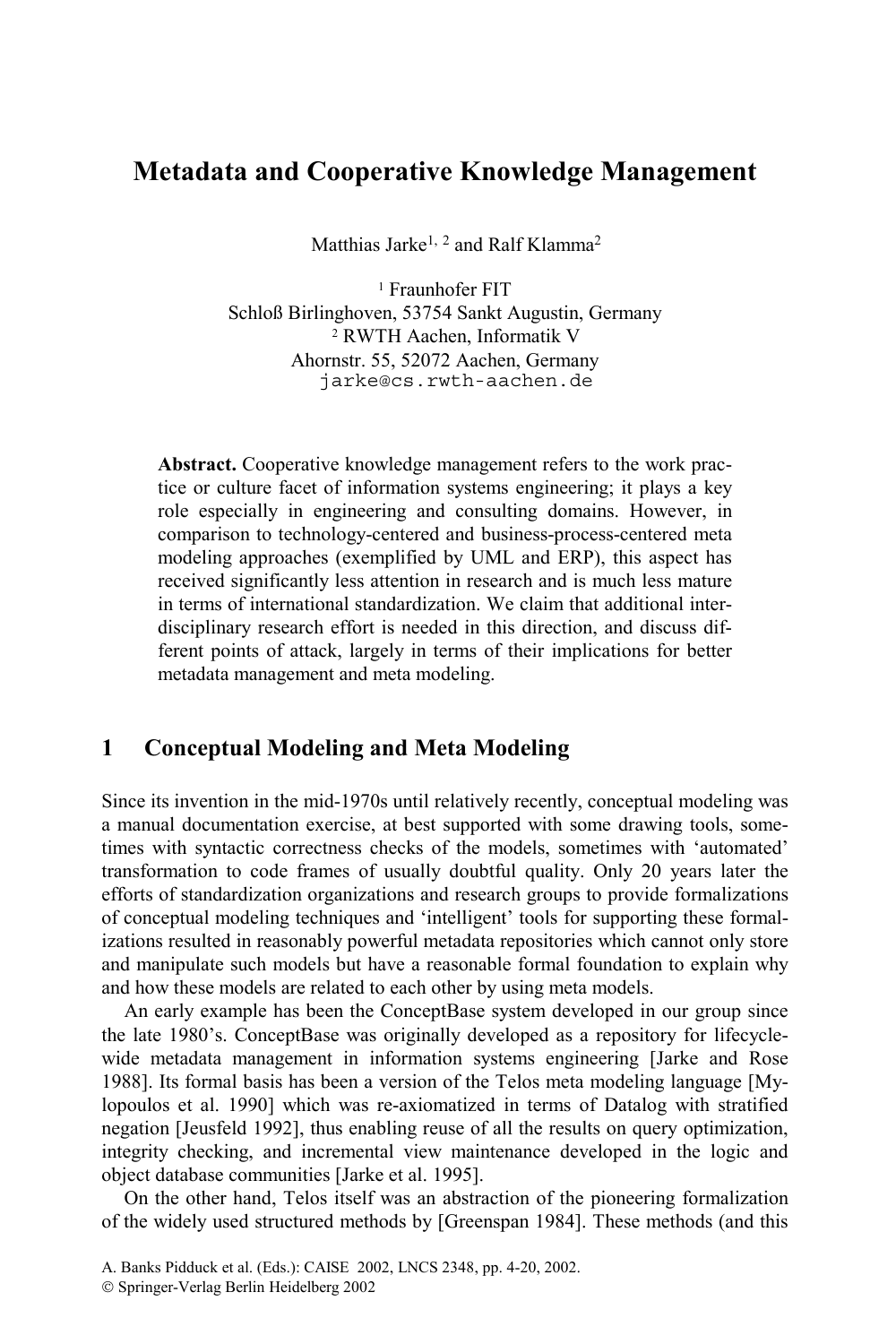has not changed in their object-oriented successors such as UML) offer multiple modeling viewpoints, perspectives or contexts [Motschnig 1995]. Managing the relationships among these viewpoints has been a central design issue in ConceptBase and its applications. The key feature Telos provides for this purpose is an unlimited instantiation hierarchy with rules and constraints for defining formal semantics across multiple levels (so-called meta formulas). This allows the full range of data, metadata, meta models, meta meta models, etc. to be managed with full querying, deduction and integrity checking facilities within a single repository.



**Fig. 1.** Integration of heterogeneous model viewpoints via a shared meta meta model

The viewpoint resolution strategy shown in figure 1 [Nissen and Jarke 1999] focusses on the cooperative analysis of an observed or envisioned reality from multiple, interrelated viewpoints. In contrast to traditional design methods which aim at orthogonality of modeling concepts, it emphasizes judicious use of viewpoint overlaps and conflicts at all levels of instantiation for quality control and knowledge elicitation:

A shared meta meta model provides a small core ontology of the domain, similar to the ones used in engineering product and process modeling standard approaches such as STEP. The difference here is that our meta meta model comes with a fairly rich definition of meta meta concept semantics through meta-formulas which constrain the relationships of objects within and across meta models, models, or even data (the optimization of these meta-formulas efficiently constituted the key advance in the ConceptBase implementation [Jeusfeld 1992, Staudt and Jarke 2001]).

Relationships between meta models (i.e. between the constructs of different modeling formalisms used for representing heterogeneous viewpoints) was originally managed indirectly by defining each modeling construct as an instance of a specific meta meta model concept and then automatically specializing the associated meta-formulas.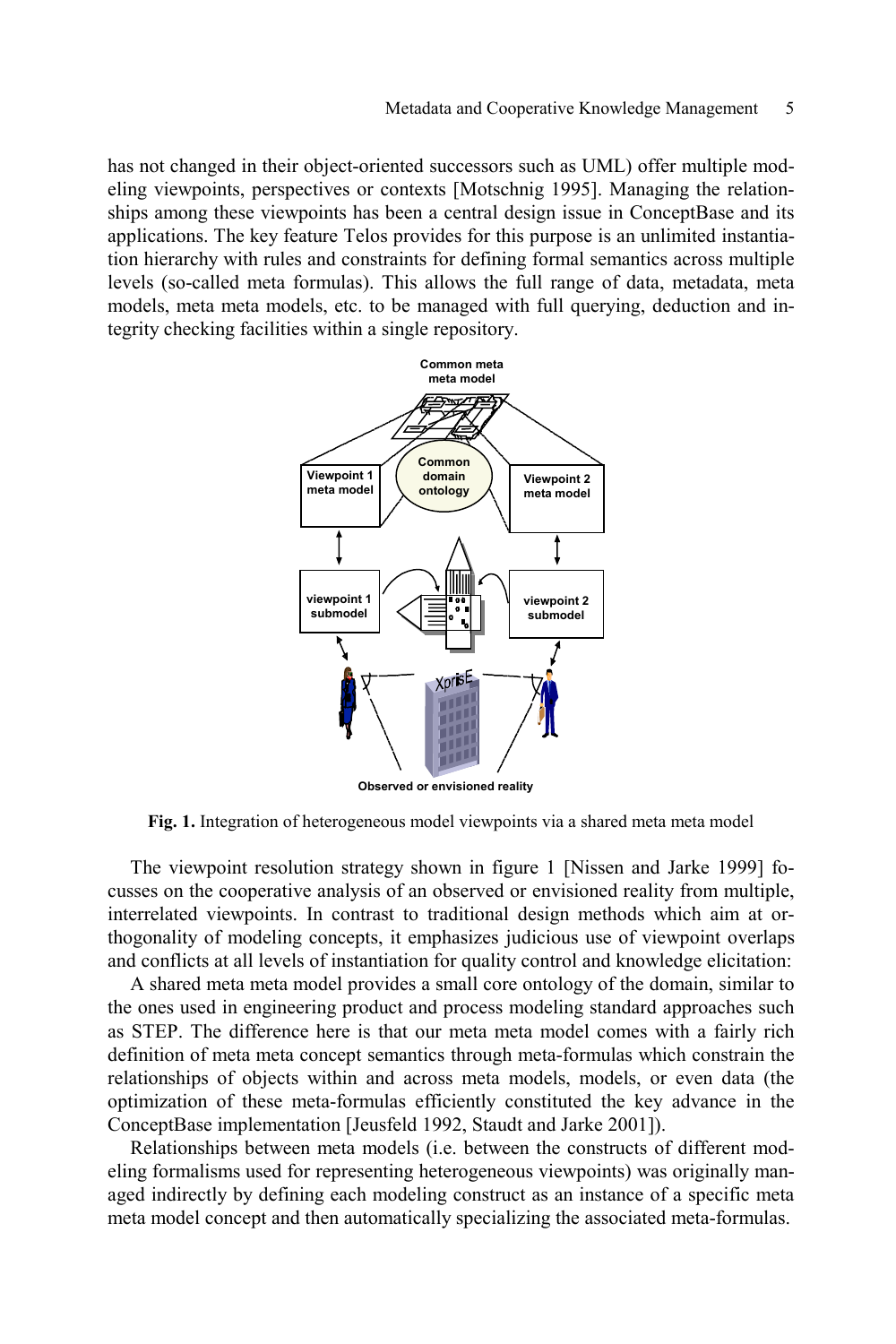

**Fig. 2.** Chemical engineering viewpoint meta models integrated via shared meta meta model

In complex domains with many different modeling formalisms, this leaves too many options for inter-viewpoint constraints. The definition of more elaborate domain ontologies to which the viewpoint constructs can be related is a fashionable solution [Staab et al. 2001]. In figure 2, we show a recent example from an interdisciplinary project with chemical engineers [Marquardt et al. 2001]. It illustrates the complexity of co-managing information about reality (e.g. a chemical plant and the materials it works with and produces), specified behavior (processes operating on these plants), observations of actual behavior with respect to requirements (e.g. costs), and highly complex mathematical models and simulation tools for the analysis of all the above. Under the shown system-theory inspired basic meta meta model, a rich ontology of several hundred concepts has been developed in order to facilitate modeling and cross-viewpoint analysis at a sufficiently fine-grained level. Some details about this so-called process data warehousing approach can be found in [Jarke et al. 2000].

In cases such as this one, this ontology-enriched approach can be technically supported by linking more expressive special-purpose reasoners (e.g. from description logics [Horrocks 1999]) to ConceptBase which keep the ontologies internally consistent and well-organized. On the other hand, none of these special-purpose reasoning mechanism can currently replace the initial Datalog-based optimization because they do not provide the infinite instantiation capabilities (cf. also [Calvanese et al. 2001]).

In a specific modeling process, further specialization of the inter-viewpoint analysis can be derived from the meta formulas. But again, this requires at least the identification and documentation of which model objects in the different viewpoints refer to the same phenomena in reality. Thus, as figure 1 shows, the models need not only be related through the shared meta meta model but also by a shared grounding in reality. This grounding is, in short, provided by scenario-based approaches as discussed later.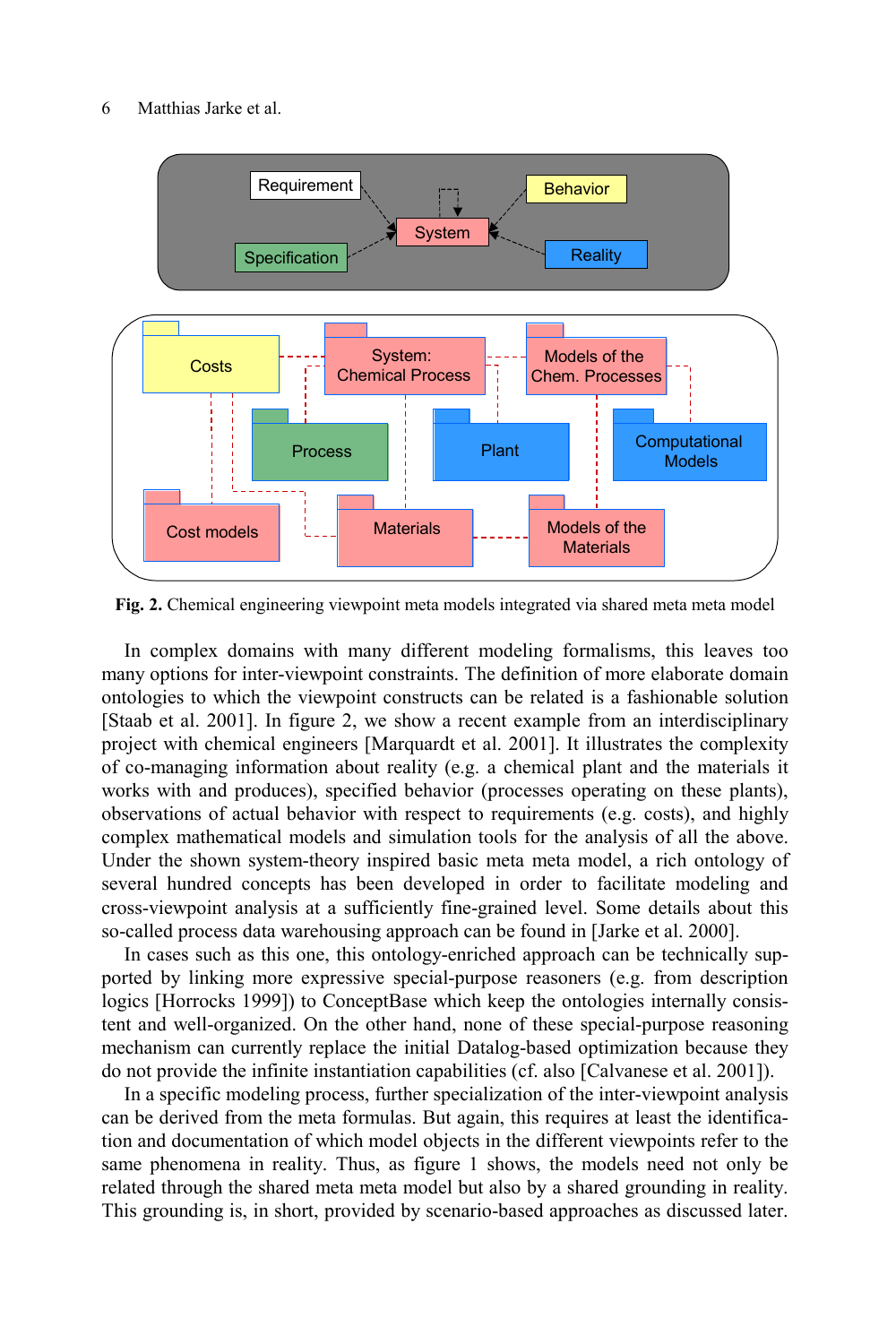The resulting relationships can be documented using practice-proven matrix-based representations such as the 'house of quality' from quality function deployment.

The above approach proved quite useful in applications such as business process analysis under varying theories of what constitutes good or bad business practice [Nissen and Jarke 1999], cooperation process analysis [Kethers 2002], re-engineering of both large-scale database schemas and application codes [Jeusfeld and Johnen 1995], organization of multimedia teaching materials [Dhraief et al. 2001], and the structured tracing of large-scale engineering processes [Ramesh and Jarke 2001].

While ConceptBase and a few other semi-commercial research prototypes (such as the MetaEdit which emphasizes the management of relationships between graphical notations rather than logical concepts [Kelly et al. 1996] but otherwise has a similar philosophy) created some individual early success stories, metamodeling has become mainstream only due to the rising need for metadata facilities for heterogeneous information integration, and the provisioning of relatively cheap metamodeling facilities in widespread products such as the Microsoft Meta Data Engine [Bernstein et al. 1999]. This has paved the way to information model standardization efforts in several domain research and vendor communities. But even nowadays, key questions such as a high-level algebra for manipulating large sets of complex interrelated models remain largely unanswered [Bernstein 2001]. Maybe as a consequence, even the mainstream commercial tools tend to be under-utilized with respect to their potential.

In the remainder of this paper, we focus on one particularly challenging application domain for improved metamodeling and metadata management facilities: cooperative knowledge management. In section 2, we explain the meaning of this term by contrasting it with the more established UML and ERP approaches. In section 3, we review recent theories from cultural science, organizational behavior, and engineering how successful cooperative knowledge management could operate, and discuss the implications for enhanced metadata management based on experimental solutions in a number of domains. These theories also provide some additional evidence for the importance of scenario-based approaches, not only in conceptual modeling and requirements engineering, but also in knowledge delivery and teaching. Finally, we summarize our observations and the resulting research challenges.

## **2 The Culture Gap in Information Systems Engineering**

The last few years have seen major breakthroughs in the use of conceptual modeling and meta modeling in information systems engineering [Mylopoulos 1999]. The breakthrough was achieved via two different avenues.

On the one hand, starting from the successes of object-oriented programming in the late 1980's, numerous object-oriented design and analysis methodologies were proposed during the early 1990's and finally converged in the Unified Modeling Language (UML) [Rumbaugh et al. 1999]. UML basically generalizes proven programming technologies to analysis and design. Not surprisingly, the main usage of UML nowadays is in late design.

On the other hand, starting from best practice analyses in various branches of business, ERP researchers and vendors have developed standard software for the adminis-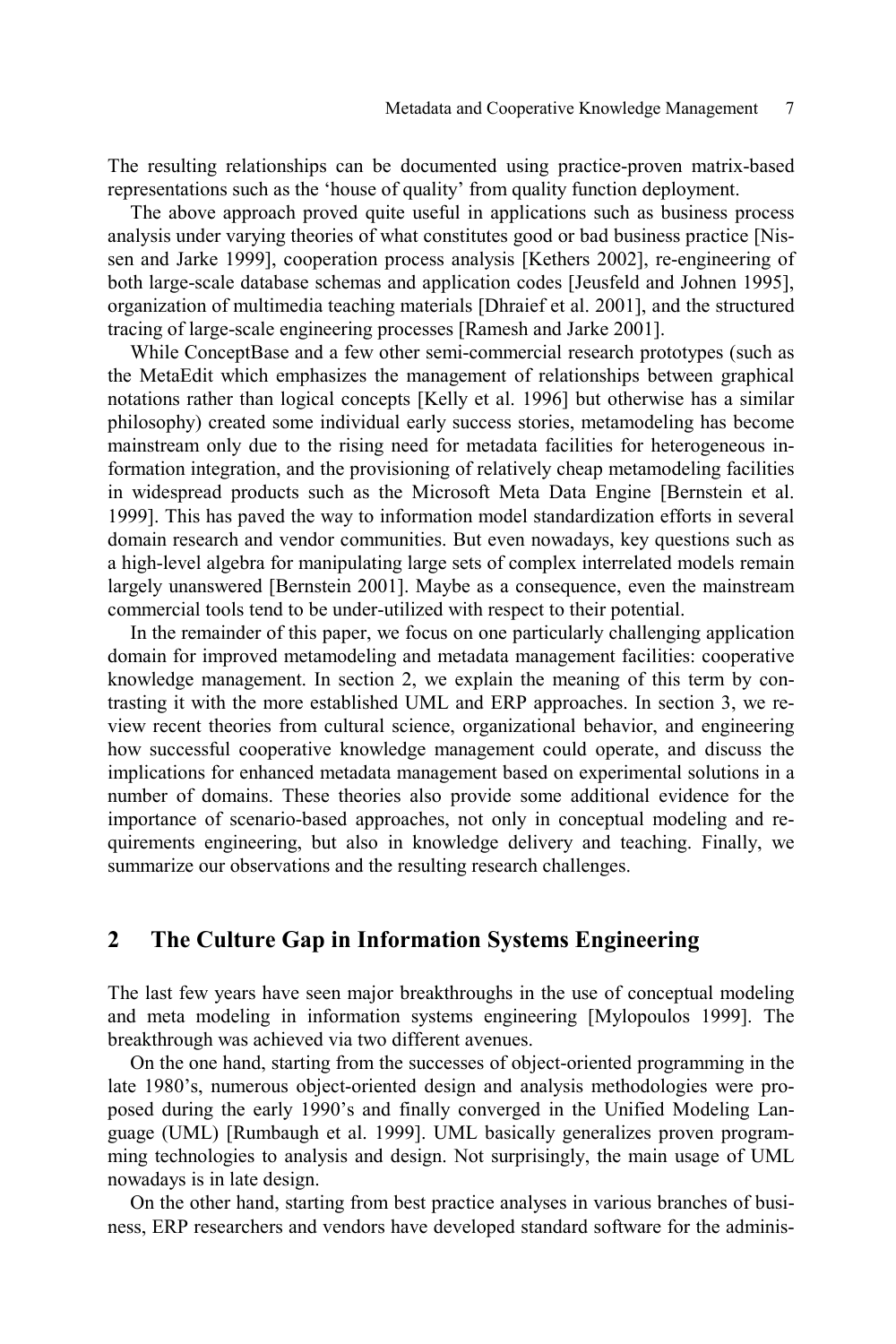trative processes of enterprise resource planning (production planning and scheduling, human resources, accounting/ financials), culminating in comprehensive software packages such as SAP or Oracle Financials. These systems and models basically encode proven business practices, at the modeling level by software tools such as ARIS [Scheer 1994] or INCOME [Oberweis et al. 1994]. Coming from an organizational viewpoint, the key success factor is significantly reduced domain analysis effort, combined with the cost and risk reduction involved with using parameterized off-the-shelf software systems compared to developing software from scratch.



**Fig. 3.** The culture gap in the cooperative information systems landscape

Proponents of these two approaches see limited relevance in each others' work. For OO proponents, ERP research is some domain ontology standardization work in OMG subgroups that clearly comes in importance after having the UML itself. For ERP leaders, UML is yet another notation, 'nice-to-have' but not mission-critical; many tools focus on older notations such as ER diagrams or Petri nets. Moreover, as sketched in figure 3, neither of the approaches deeply considers work practice communities [Wenger 1998] in the core competence areas of companies. But this is exactly is where knowledge management – the creation, combination, and dissemination of knowledge within and across organizations  $-$  is most needed.

As observed by numerous researchers and practitioners [Ulich 1992] and detailed for the case of information systems engineering in [deMichelis et al. 1998], successful information systems require a flexible balance among formal organization, cooperative work practice (often also called organizational culture), and the information system technology in use. This balance is clearly missing in either of the mentioned approaches due to their lack of interaction with the organizational work practice.

The three-tier client-server architecture of ERP systems can historically be understood as bringing standardized business processes back into the once chaotic PC usage landscape [Laudon 1986]. The difficulties SAP faced to integrate the cooperation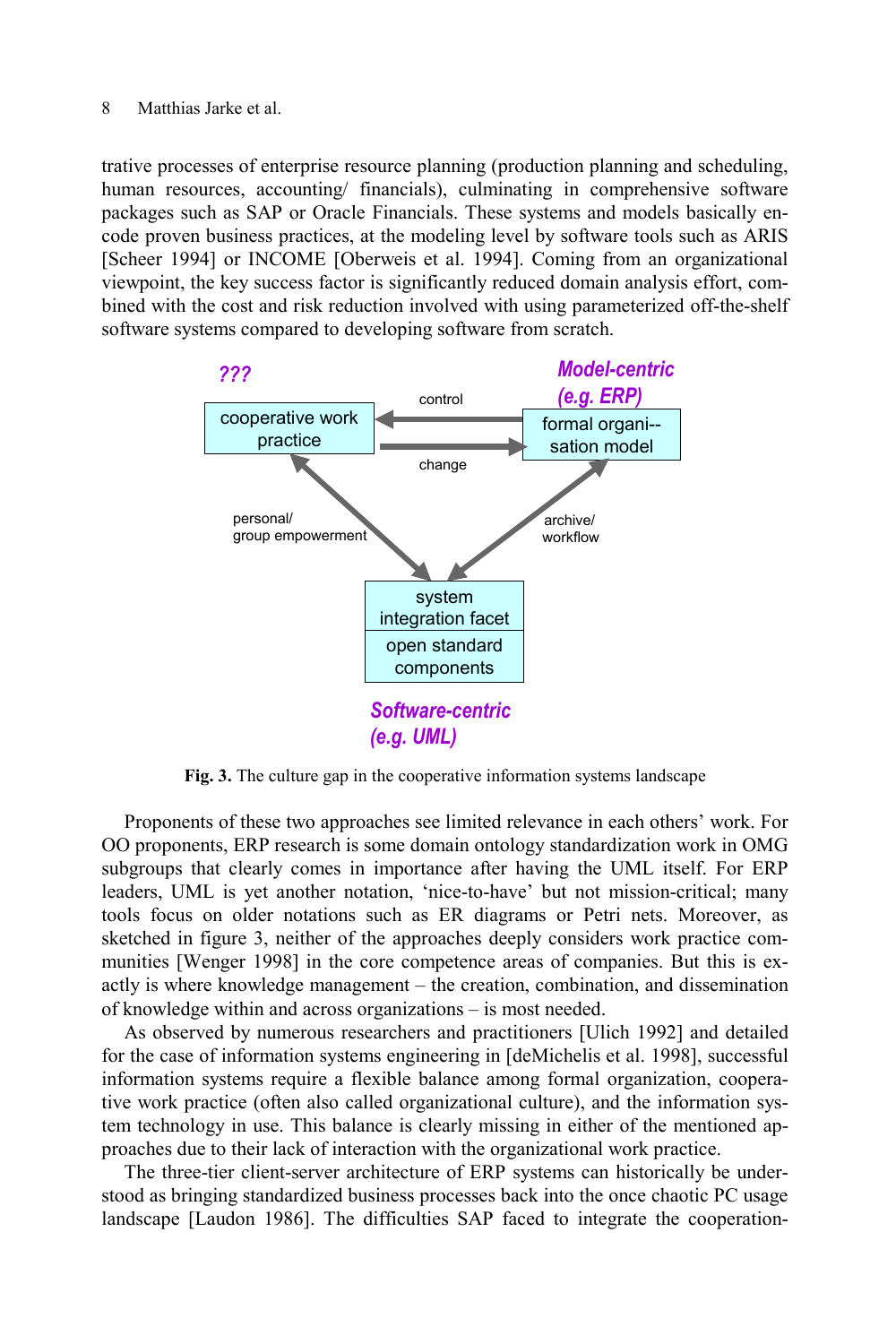oriented customer-relationship management (CRM) into their process-oriented ERP software [Plattner 1999] illustrates the point. This is despite the fact that this kind of external service-oriented collaboration (cf. [Schäl 1996]) is much more structured than internal project-oriented collaboration and knowledge management e.g. in engineering departments. Engineering, not accidentally, happen to be the one area where most businesses have not managed to implant their ERP solutions well.

Similarly, UML offers only one (albeit innovative and important) feature related to work practice: use cases of systems interaction. However, considerations of work practice are crucial not just in the requirements phase but throughout the whole systems lifecycle including actual usage. Methods for systematic use-case oriented testing, selling, user documentation, and operations management are still immature.

Within the work practice support community (e.g. CSCW), many solutions have been tried out with varying success, but no standard modeling techniques of the kind described above have emerged. Partially, this may be due to the negative attitude that many CSCW researchers have towards modeling itself, especially towards process modeling and workflows which they consider too restrictive. Instead, somewhat reminiscent of the database field, many approaches within this community focus on offering information and communication technology as a *medium* for cooperation. The usage of such systems evolves by successful experiences in a grass-root manner - provided the learning effort is low, there are practical win-win situations at each step of adoption, and the formal organization does not prevent it.

| <b>SARKINS</b>                                                                                                                                                                                     | h :kessuchi                                                                                                                                                                                                                                                                                                                                                                                                                                               |
|----------------------------------------------------------------------------------------------------------------------------------------------------------------------------------------------------|-----------------------------------------------------------------------------------------------------------------------------------------------------------------------------------------------------------------------------------------------------------------------------------------------------------------------------------------------------------------------------------------------------------------------------------------------------------|
|                                                                                                                                                                                                    | My Project Workspace<br><b>CD</b>                                                                                                                                                                                                                                                                                                                                                                                                                         |
| <b>Catch Up</b><br><b>Add Ulebsite</b>                                                                                                                                                             | 55                                                                                                                                                                                                                                                                                                                                                                                                                                                        |
| <b>Add RDB</b><br><b>Add Batabase</b>                                                                                                                                                              | $\blacksquare$ $\blacksquare$ $\blacksquare$ $\blacksquare$ $\blacksquare$ $\blacksquare$<br><b>Catch Up</b><br><b>Delete</b><br><b>Copy</b><br>Eut<br><b>Archive</b>                                                                                                                                                                                                                                                                                     |
| Add Hember<br><b>Add Bor</b><br><b>Add Folder</b><br><b>Add URL</b><br><b>Add Article</b><br><b>Add Hecting</b><br>Se anch<br>Add Mail Box<br><b>Add Hail Fel</b><br>Email<br><b>Add Workspace</b> | <b>T U CAD Documentation</b> (Marck Suchockt) Two 10:50 LE C<br>[More Actions] [Contents] [Rename] [Edit Desc.]<br>口田中<br>Volo View Express (Marck Suchocki) Tue 10:50 LEP<br>[More Actions] [Rename] [Edit Desc.] [Edit URL] [Verify] [Fetch]<br>AutoDesk CAD viewer with redine capability<br>□ ■ ● ■<br>Drawing Register (Marek Suchocki) Tue 10:50 287<br>[More Actions] [Rename] [Edit Desc.] [Replace Database] [Export]<br>Simple Drawing Register |
| <b>WS Struss</b>                                                                                                                                                                                   | <b>Catch Up</b><br>同国医防<br>Archive<br>Drietr-<br>Copy<br>Eirt                                                                                                                                                                                                                                                                                                                                                                                             |
|                                                                                                                                                                                                    |                                                                                                                                                                                                                                                                                                                                                                                                                                                           |

**Fig. 4.** The BSCW shared workspace environment

As a prototypical example, consider the grass-root diffusion of the Basic Support for Cooperative Work (BSCW) system developed at Fraunhofer FIT [Appelt 1999] in a large British civil engineering firm. The BSCW (cf. the screendump in figure 4) provides an internet-based open workspace environment organized in a folder hierarchy of multimedia documents. Users can invite other users to share their workspaces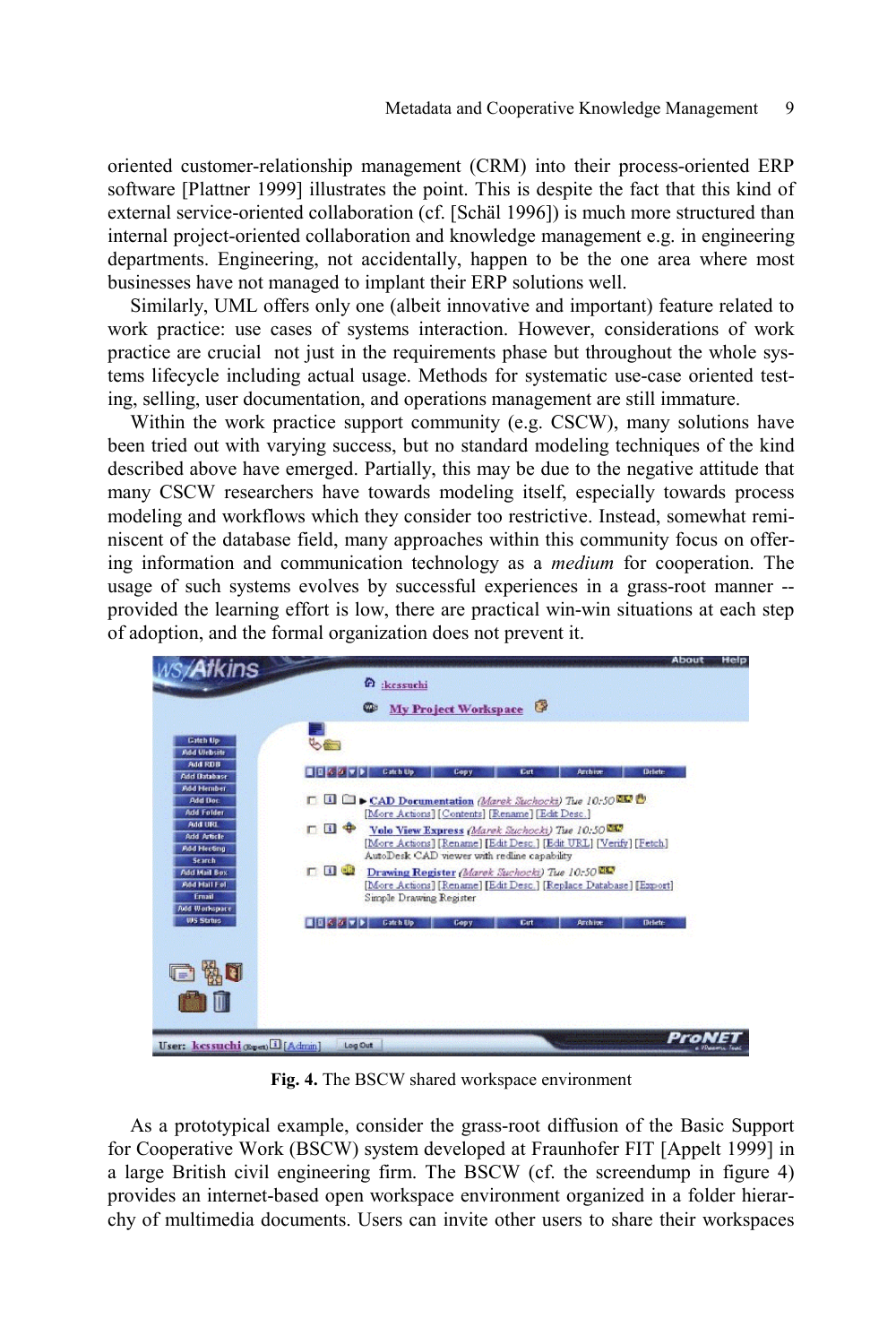with certain access rights and a defined level of version management, can define how to get notified or made visually aware of changes others have made in documents, etc.

In the civil engineering firm, this system was initially adopted by a small group of engineers to manage the documented knowledge created during their participation in a European project. Recognizing and advertising the usefulness, system usage rapidly spread into many internal engineering projects throughout the company. In a next step, the system began to be used by engineering groups in joint efforts with the companyís customers. Only after departments already offered this collaboration service to customers as an Application Service Provider (ASP), the formal organization finally took notice of this work practice innovation and placed it under information management within the company! Clearly, knowledge management should be able to deal more proactively with such cooperative work practice innovations.

## **3 Perspectives on Cooperative Knowledge Management**

The creation and management of knowledge in heterogeneous communities of practice [Wenger 98] has fascinated researchers at least since Socrates. Of course, depending on the disciplinary viewpoint, the understanding of the involved processes and tools varies widely, even when the focus is on information systems support.

Among the many proposals, we review three theories we have found useful for our own knowledge management research. Briefly, a theory from the cultural sciences discusses how changing media influence the way knowledge is represented, distributed and evolved in cultural discourses. This motivates metadata research related to information condensation, personalization, and community awareness.

A theory from organizational behavior describes the processes how knowledge is extracted from a context of practice, manipulated for deeper understanding and creativity, and brought back to work practice. This motivates research in information escalation chains as well as in contextualized information capture and provisioning.

Finally, a theory from engineering statistics focuses on the crucial issue of refining knowledge from failures and missed opportunities. This highlights the critical role of scenario management as a complement to basic use cases, but also the need for traceability, goal analysis and cause-effect analysis in cooperative knowledge management.

#### **3.1 Cultural Science: Knowledge Management as Media-Enabled Discourse**

Since 1998, the German National Science Foundation (DFG) has been funding a major research center in Cologne to study the interplay between media and cultural communications in an interdisciplinary setting (www.uni-koeln.de/inter-fak/fk-427/). The theoretical basis of this effort [Jäger 2001] interprets knowledge creation and management as a cultural discourse in which the inter-medial transcription of concepts and the addressing of the created media objects within the culture play a central role. The basic idea is illustrated in figure 5.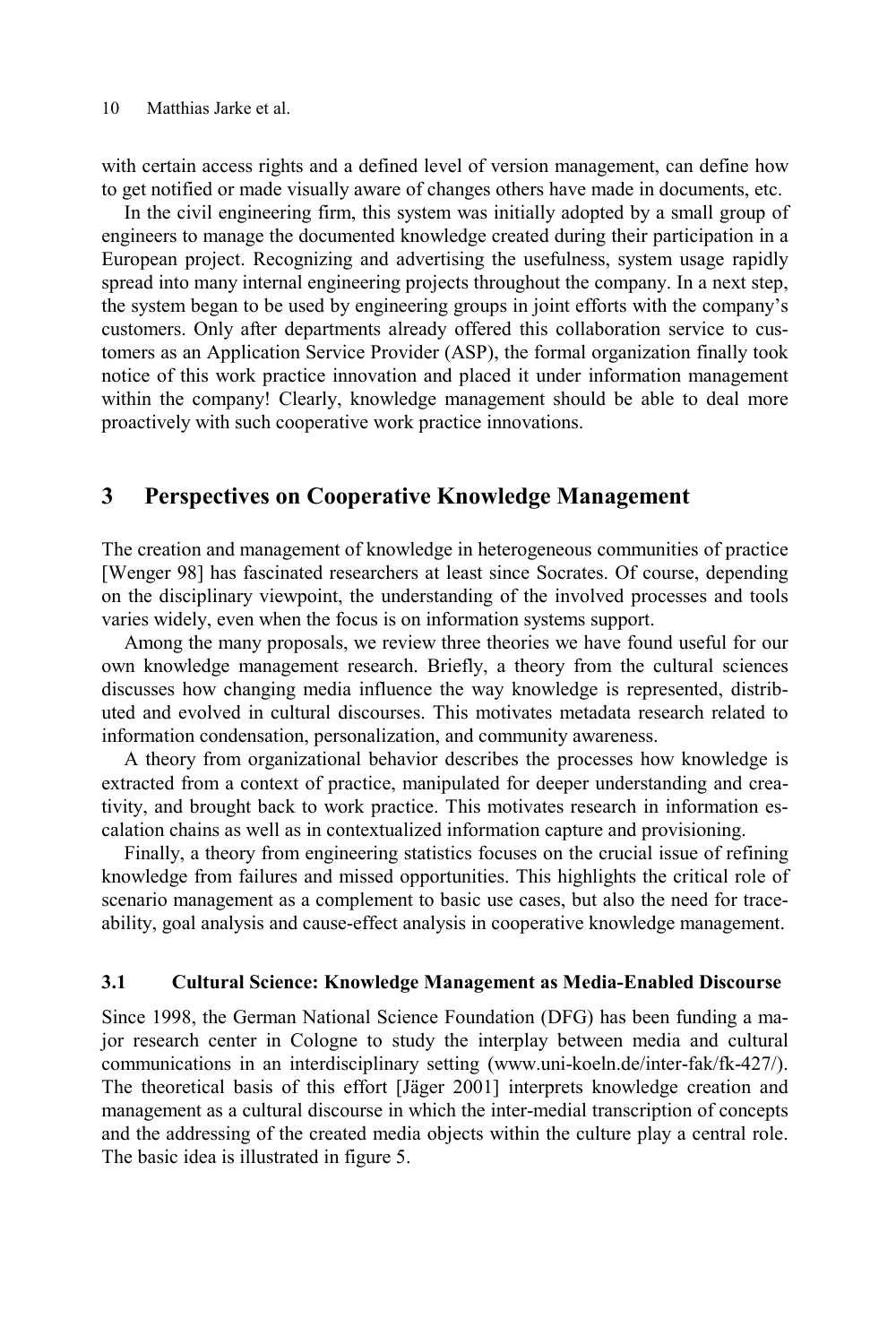

**Fig. 5.** Transcription creates interpretations of media in media

The key point is simple: it is impossible to develop and debate concepts separately from the media through which they are communicated. Empirical studies [Daft and Lengel 1986, Grote and Klamma 2000] show that even the mental maps of people strongly depend on the media through which they communicate effectively. This appears to argue strongly against the possibility of purely abstract conceptual modeling or ontology building, without explicit consideration how these models/ontologies are captured and communicated via media. Similar claims have incidentally been made concerning the advantages of scenario-based analysis techniques over pure conceptual modeling (for an overview cf. [Jarke et al. 1998]).

New concepts are, according to [Jäger 2001], developed by making selections from an initially unstructured set of media-based 'pre-texts' and converting them through a process called intra- or *inter-medial transcription* into a so-called transcript, a media object describing the new concept.

Transcription and targeted dissemination have a number of consequences:

- 1. It condenses and structures the set of pre-texts in terms of designate some of them as evidences, counter-examples, or points of critique, while de-emphasizing others.
- 2. It thus enables a new reading of the pre-texts where the kind of readership is determined by the media through which the transcript is prepared and communicated. Well-designed transcripts can significantly increase the community of practice for a certain piece of knowledge, or may intentionally focus on specific 'insiders'
- 3. Thus, transcription does not only change the status of passive understanding by others but it also enables further cooperative knowledge creation by stimulating debate about the selected pre-texts and about the transcription itself.

As a prototypical example [Jäger 2001], consider a historical narrative which sheds provocative new light on the almost infinite set of historical records, thus causing a debate including criticisms of both the chosen sources and the chosen transcription.

As an engineering knowledge management example of critiquing a transcript through another one, consider a large set of natural language use cases arranged in organized in BSCW folders according to their supposed relevance to architecture components. Now we run a text mining system over the same document collection which automatically clusters the use cases according to their similarity and visually compares these clusters with the folder organization. In a multi-country software standardization project in the chemical industries, this approach served to detect errors in the placement of use cases or the relevance of use cases to multiple architectural com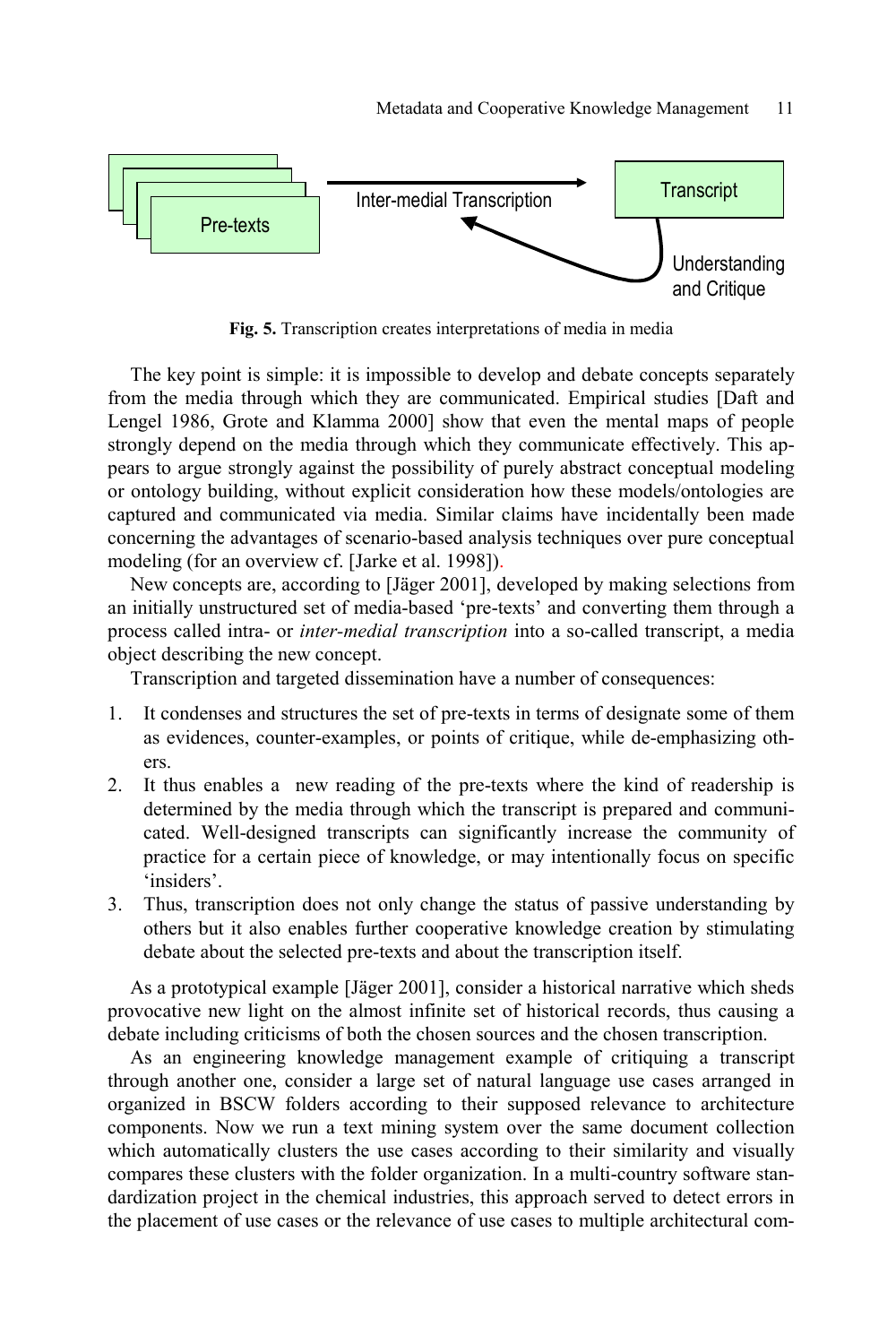ponents [Braunschweig et al. 1999]. However, this success was strongly correlated with the fairly standardized terminology use within chemical engineering (pointing to the relevance of *empirically grounded* rather than artificially constructed ontologies); a similar attempt to optimize the archive structure of newspaper articles analysis failed miserably -- journalists are trained to use inventive, non-repetitive language!

 From this theoretical perspective, meta modeling offers the unique ability to custom-tailor media, thus allowing community-specific or even person-specific [Riecken 2000] transcription and addressing. Language plays a special role because it is best suited for *intra*-medial transcriptions, i.e. meta-discourses about itself. Thus, despite the fact that such meta-discourses tend to become overly abstract and detached from practice, metadata in computer-tractable language can play a key role to drive the tailoring of transcription and addressing media; of course, extensible instantiation hierarchies such as offered by Telos, or reflexive object-oriented formalisms can be particularly useful in this context

Transcriptions in constructed media can radically change the knowledge community. As an (admittedly not very commercial) example, a Judaistic hypothesis of how knowledge was encoded within Talmudic tractates over its development history of several centuries, has been the basis for a transcription of the traditional Mishna and Gemara rolls into a structured and annotated multi-lingual hypertext using XMLoriented metadata management [Hollender et al. 2001]. This transcript, for example, supports switching between languages such as English, German, and Hebrew while maintaining the knowledge structure through e.g. color highlighting and annotations. Such features make these texts –formerly readable only by a few rabbinic specialists – accessible to beginning students and other interested parties with limited knowledge in both Hebrew and Judaistic concepts. This re-addressing has rapidly created a worldwide teaching and learning community (of course including heated debates about the adequacy of the underlying theory itself).

At a broader albeit simpler level, the full transcription and re-targeting process is supported by information brokering frameworks such as the Broker's Lounge developed in Fraunhofer FIT ([Jarke et al. 2001], see figure 6). The Broker's Lounge supports, in an interoperable way, a range of possible brokering processes – each involving particular ways of collecting and selecting pre-texts (sources, typically extacted from document management systems or the Internet), their analysis with respect to a given transcript expressed through categorization (metamodel) and conceptualization (ontology), and their selective dissemination and personalization.

However, only in much more limited and well-managed settings such as data warehousing, current transcription mechanisms involve rich semantic or media transformations, powerful quality checks, and the like. Case studies show that, in these latter cases, even nowadays organizations accept the need to manage extremely complex multi-perspective metadata at conceptual, logical, and physical levels to achieve organization-critical data quality needs [Schäfer et al. 2000].

### **3.2 Business View: Knowledge as Information in a Context of Action**

While cultural scientists may see knowledge creation and management as a value in itself, knowledge for business has value only in the context of organizational action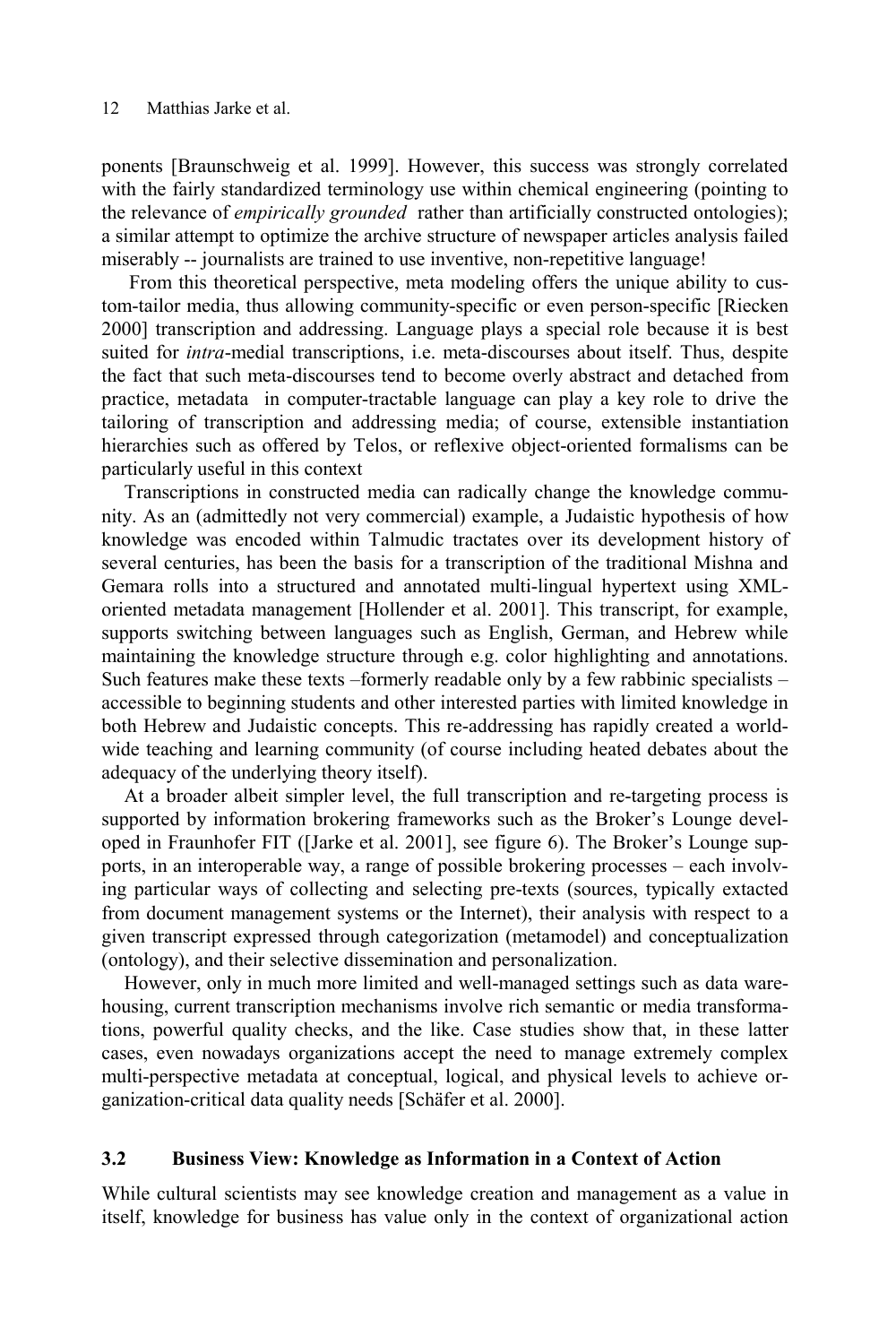[Mandl and Gerstenmaier 2000]. Probably the best-known theory along these lines was proposed by [Nonaka and Takeuchi 1995]. As the mapping of their process model into our framework in figure 7 shows, Nonaka and Takeuchi see knowledge creation and management mostly as an exercise of transferring knowledge from one context of work practice to another context of work practice.



Fig. 6. The Broker's Lounge environment for adaptable information brokering

This transfer can either be handled implicitly by being aware of what other people in the culture do; this is called *socialization*. It is interesting to note that the CSCW community has, in the last few years, placed great emphasis on supporting awareness in geographically and temporally distributed work settings to enable this kind of transfer [Gross and Specht 2001]. Relevant metadata include interest and attention models, privacy models, models of space, time, and task settings, all with a goal to make awareness as informative and unobtrusive as possible in comparison to the same-place same-time setting. Such metadata can, for example, be employed in some kind of event server which resolves which events in a distributed setting should be captured and how to broker them to interested parties [Prinz 1999].

Alternatively, knowledge transfer can go through an explicit de-contextualization and memorization step (called *externalization*), followed by formal manipulation of the resulting (media) artifacts (called *combination*) and by the re-contextualization into the same or an alternative work practice context (called *internalization*). Most computer science work in knowledge management, including approaches from casebased reasoning (drawing analogies from past practice cases to new practice cases), from data/text mining (finding general patterns in large data or case sets), and even the media-enabled transcription approach discussed above relates to the conversion and connection tasks related to the combination step [O'Leary 1998]. In contrast, broad information systems support for the full cycle in figure 3 remains a major challenge.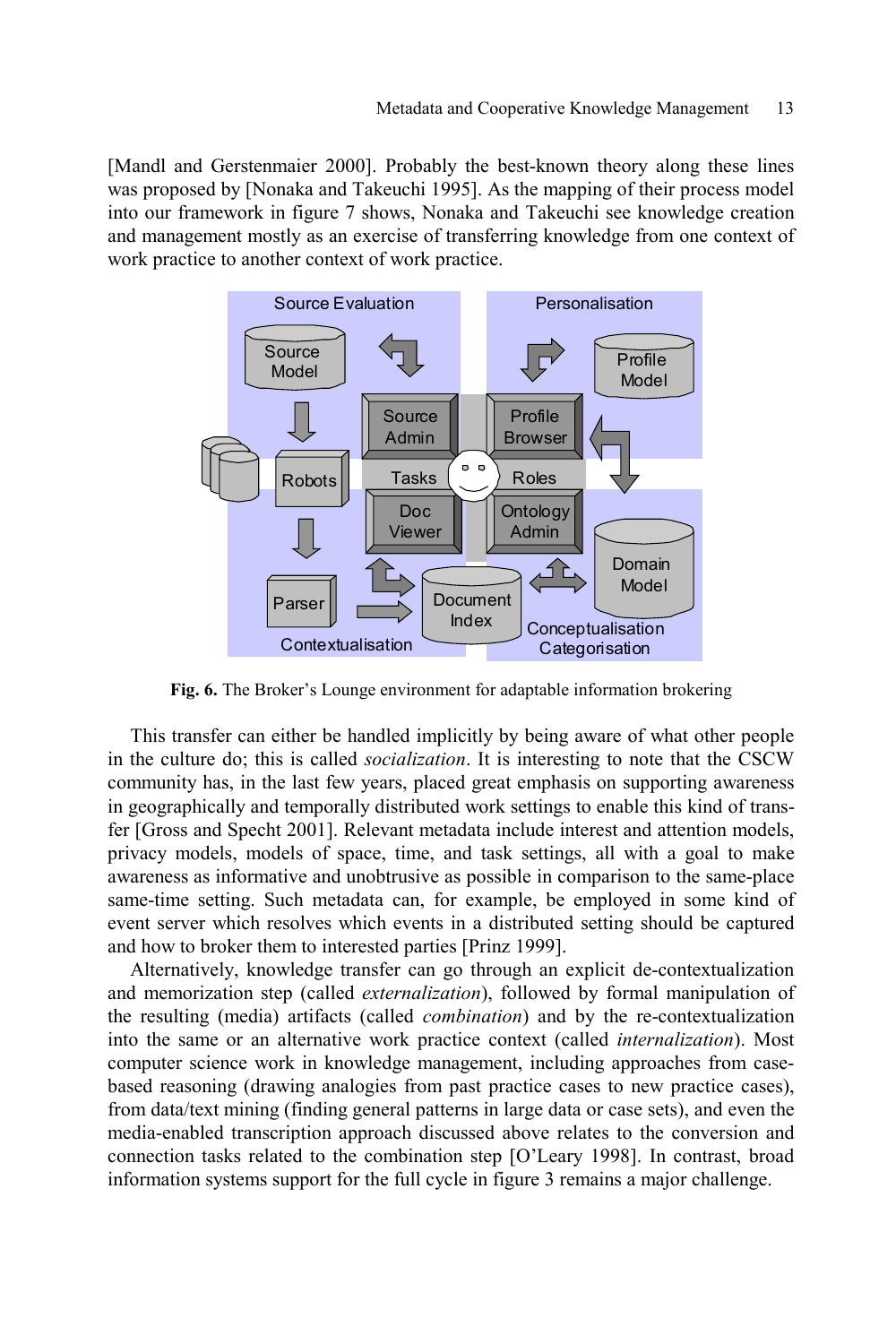

**Fig. 7.** Nonaka's process model of organizational knowledge creation adapted to our framework

#### **3.3 Engineering View: Knowledge is Defined by What Is Different or Wrong**

Another critical success factor is how knowledge management can actually stimulate a community of practice to engage in this process, i.e. what actually drives the knowledge management cycle. An answer found in many engineering-oriented organizations and communities is: recognized failures and missed opportunities. A typical quotation from a senior engineering manager in the automotive industry: ëwe judge our engineers by how well they deviate from the textbook'.

Starting from statistical test theory, [Dhar 1998] has argued that organizations recognize failures of attempted action (type I errors) relatively easily and therefore have a natural tendency towards increasing caution and bureaucracy. However, it is equally important not to miss opportunities (avoid type II errors), e.g. by creating autonomy for (real or simulated) experiments as well as enabling their sharing.

The sources for such innovative ideas can be everywhere in work practice, including the usage practice of customers. *Helpdesk systems* are becoming an important way to achieve this. The traditional way of looking at these systems is that they form subcommunities organized in escalation chains such that, if the knowledge of the first-line helpdesk people is insufficient to answer a call, it can be escalated to second-line service specialists, and  $\overline{-}$  in the worst case  $\overline{-}$  back all the way into design-level product quality circles (cf. figure 8). The driving force of all this (and in some sense the source of the knowledge!) is the customer who complains or asks for help.

In such escalation chains, knowledge creation happens in two directions. The obvious one, realized in many products on the market, is a gradual improvement of service quality by transferring knowledge from designers to the helpdesk personnel.

The less obvious one  $-$  where most organizations still have severe problems  $-$  is the mining of the complaint and solution experiences for improving design and servicability within and across product families. Besides the combination techniques required for representing and generalizing such experiences, the transcription of this knowledge for use in the design communities and the targeting to the places where it is most rele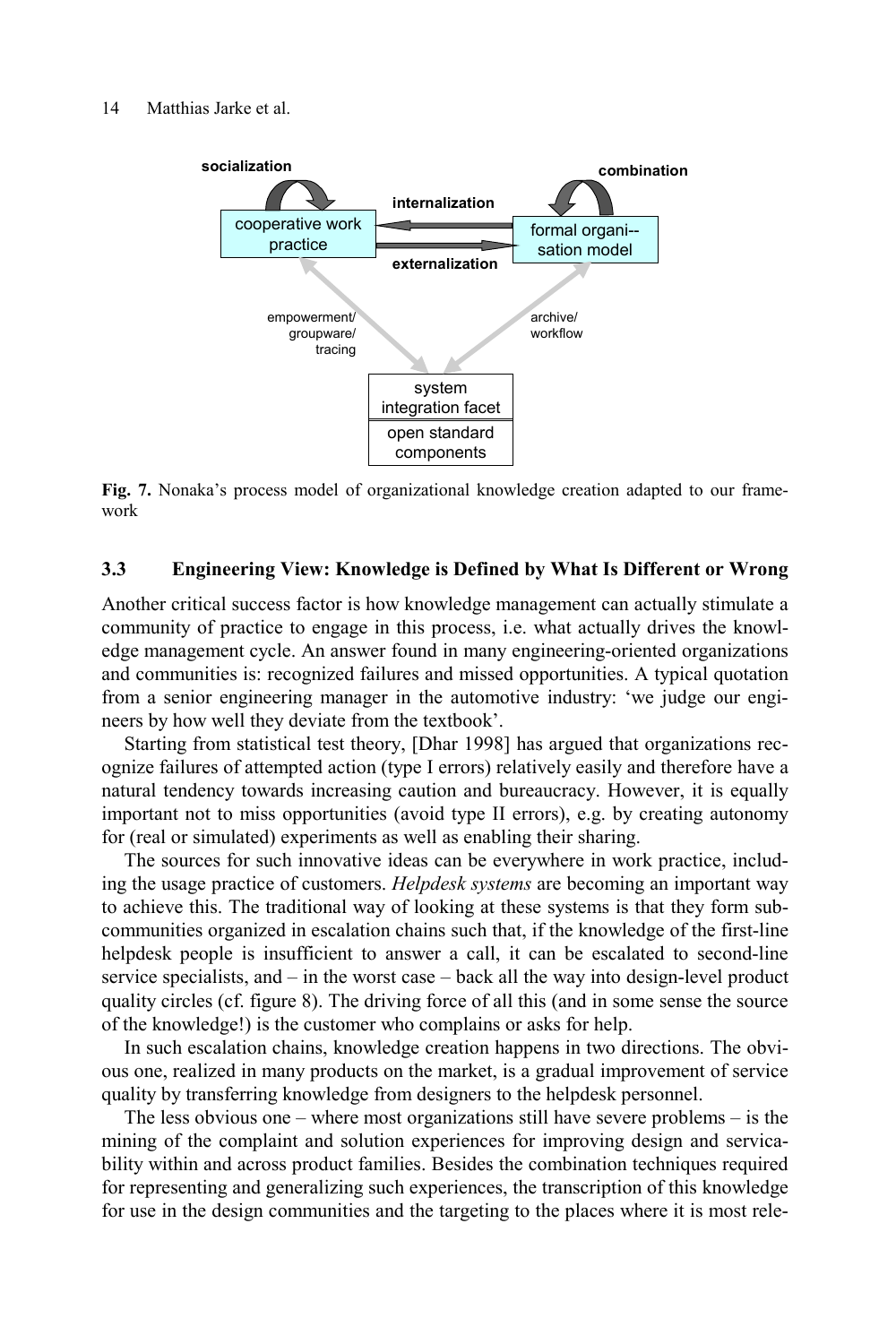vant for organizational improvement prove to be critical [Klamma and Jarke 1998]. Metadata include escalation workflows, competence networks, and organizational principles of how the content of the organizational memory is structured and linked to situated process models along the lines discussed, e.g. in [Rolland 1998].



**Fig. 8.** Failure-driven knowledge creation: escalation chains in complaint management

## **4 Implications for Knowledge Modeling and Management**

When we link the three theoretical approaches sketched for cooperative knowledge management to the discussion of metadata in the first part of this paper, the lessons can be summarized as follows. The theories

emphasize the careful design of media in addition to underlying formalism, including attention focussing by suitable transcription techniques

emphasize the linkage of knowledge to action, with the implication of seamless decontextualization from action, re-contextualization into action, and careful design of communications networks in distributed work practice

emphasize the need to accept the full richness of reality in a knowledge management system, including the learning from product and process errors as well as from opportunities recognized by customers.

It is interesting to note that many of these arguments reflect similar discussions on scenario-based design where scenarios are seen as middle-ground abstractions for organizational memory, because (1) they delay commitment while encouraging participation, (2) they focus on use and differences, and (3) improve memorization and reuse (cf. [Jarke et al. 1998] for more details). Indeed, the CREWS framework shown in figure 9 in a certain sense already reflects the circular nature of goal discovery and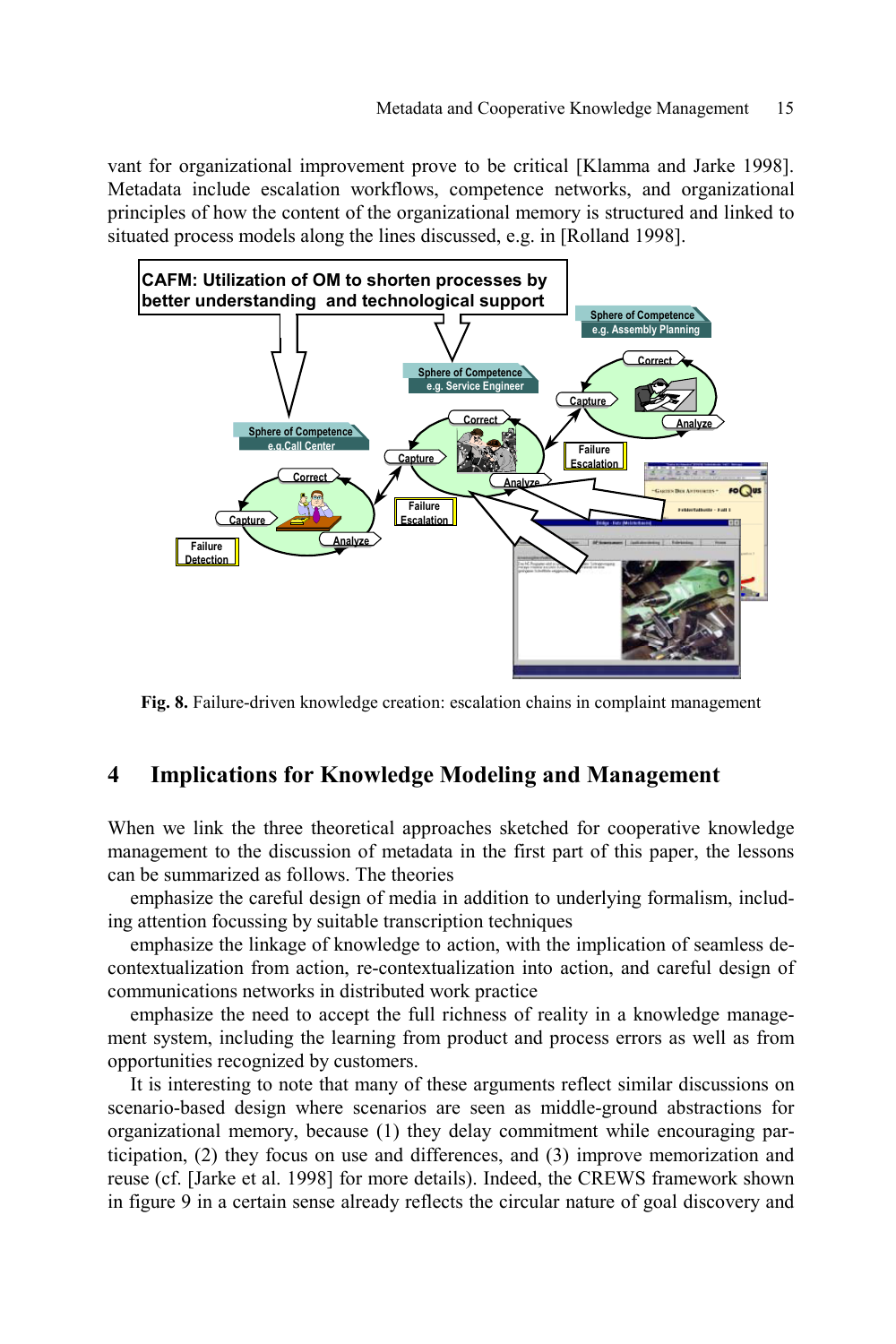observation focus discussed in the transcriptivity theory of [Jäger 2001], and its goal orientation reflects the need to handle exceptions systematically [Sutcliffe et al. 1998].



**Fig. 9.** Integrating models and media in scenario-based requirements engineering

However, cooperative knowledge management goes beyond requirements engineering because of its broader scope both in terms of organizational coverage and in terms of the product and process lifecycles. One interesting direction we are currently pursuing with a group at MIT [Fendt 2001] is the systematic usage of scenarios organized around meta models for knowledge dissemination via eLearning.

As a final example, figure 10 shows a prototype Virtual Entrepreneurship Lab [Klamma et al. 2001] in which collections of video clip scenarios (taken mostly from interviews with well-known international entrepreneurs, venture capitalists, and the like) are arranged according to a conceptual meta model derived from a suitable underlying theory which, however, is never formally shown to the students. Only the base categories of the domain meta meta model are shown to the students as dimensions of interest (cf. vertically arranged buttons on the right of figure 10). Selecting one or more such dimensions creates a thumbnail gallery of scenarios arranged around a larger viewing window to which the student can drag and play a video of interest. Based on this choice, the video gallery can then re-arrange itself according to the meta models; but the student can also create his or her own view in the lower left part of the figure. Initial tests in a high-tech entrepreneurship class at RWTH Aachen show very encouraging results compared with traditional teaching techniques.

A crucial success factor of the Virtual Entrepreneurship Lab is the availability of the MPEG-7 ISO standard for multimedia metadata [Avaro and Salembier 2001] which make this integration of media and models no longer an exotic adventure. In this manner, the requirements for advanced metadata and meta modeling identified in this paper are actually beginning to be addressed by standards which give hope that our quest for a maturity of cooperative knowledge management similar to UML or ERP approaches may actually make significant advances in the next few years.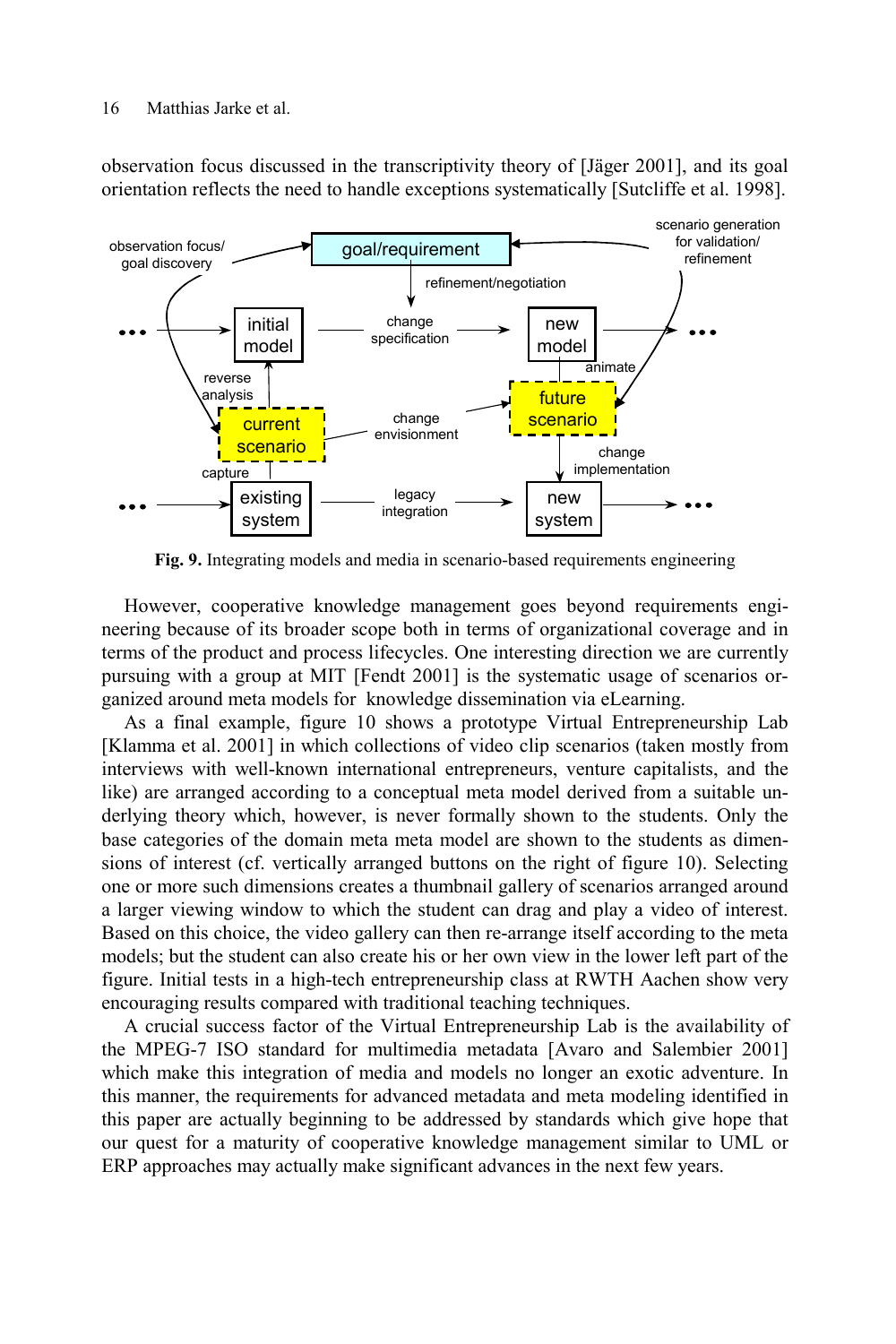Metadata and Cooperative Knowledge Management 17



**Fig. 10.** Scenario-based approach to knowledge delivery: The virtual entrepreneurship lab

# **Acknowledgements**

This work was supported by German National Science Foundation (DFG) within the collaborative research centers SFB/FK 427 "Media and cultural communication" and SFB 476 "IMPROVE". We like to thank Roland Klemke and Wolfgang Prinz for the fruitful discussions.

# **References**

- 1. Appelt, W.: WWW Based Collaboration with the BSCW System. Proc. SOFSEM'99, Milovy, Czech Republic, LNCS 1725 (1999), 66-78.
- 2. Avaro, O., Salembier, P.: MPEG-7 Systems: overview, IEEE Transactions on Circuits and Systems for Video Technology 11, 6 (2001): 760-764.
- 3. Bernstein, P. A.: Generic model management  $-$  a database infrastructure for schema management. Proc. CoopIS 01, Trento, Italy, LNCS 2172, Springer 2001, 1-6.
- 4. Bernstein, P. A., Bergstraesser, T., Carlson, J., Pal, S., Sanders, P., Shutt, D.: Microsoft repository version 2 and the open information model. Inform. Systems 24, 2 (1999):71-98.
- 5. Braunschweig, B., Jarke, M., Becks, A., Kˆller, J., Tresp, C.: Designing standards for open simulation environments: a computer-supported use case approach. Proc.  $9<sup>th</sup>$  Intl. Symposium on Systems Engineering (INCOSE 99), Brighton, UK, vol. 2, 69-76.
- 6. Calvanese, D., De Giacomo, G., Lenzerini, M., Nardi, D., Rosati, R.: Data integration in data warehousing. Intl. J. Cooperative Information Systems, spring 2001.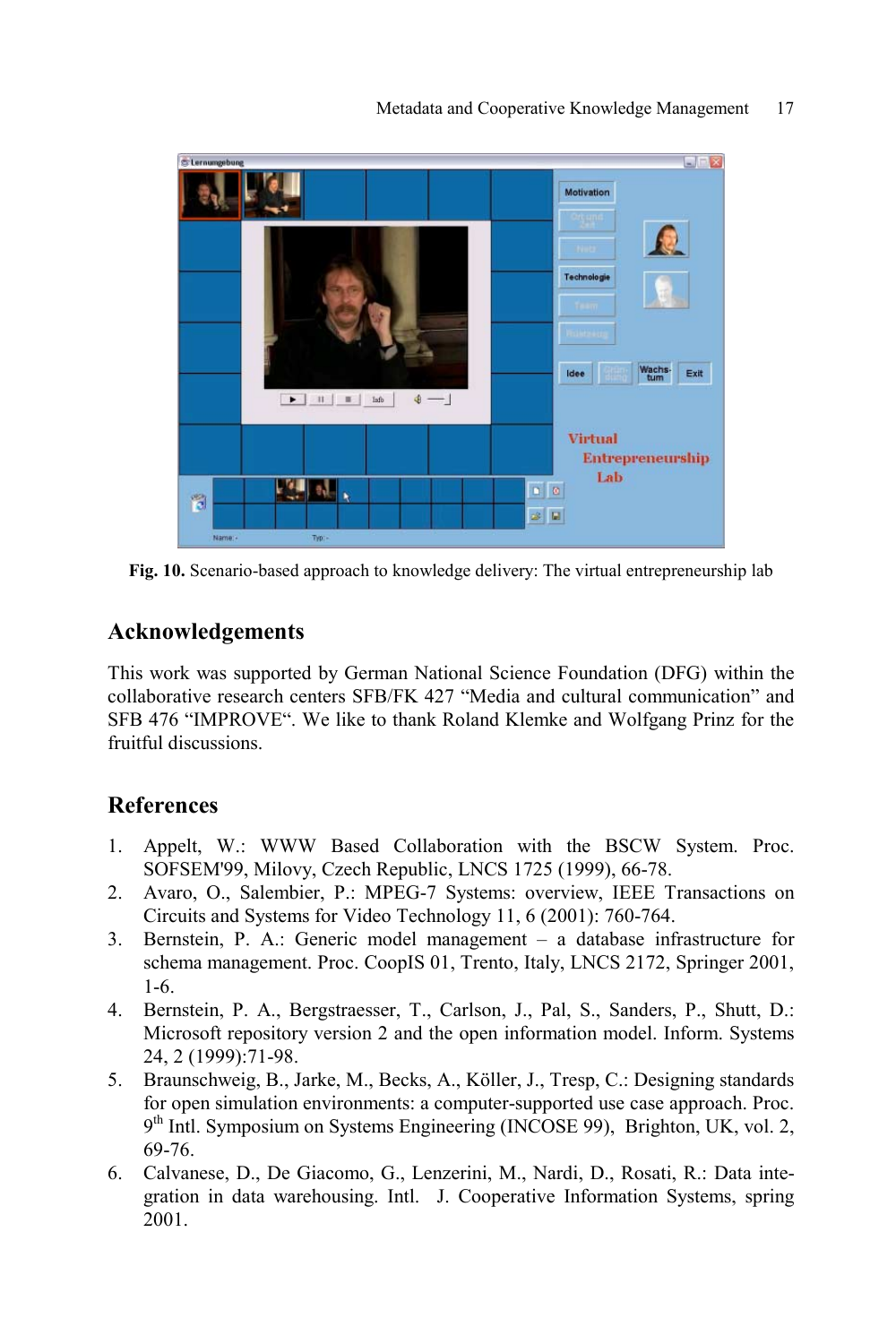- 18 Matthias Jarke et al.
- 7. Daft, R. L., Lengel, R. H.: Organizational Information Requirements, Media Richness and Structural Design, Management Science, 32, 5 (1986): 554-571.
- 8. Dhar,V. Data mining in finance: using counterfactuals to generate knowledge from organizational information systems. Information Systems 23, 7 (1998): 423- 437
- 9. Dhraief, H., Nejdl, W., Wolf, B., Wolpers, M.: Open Learning Repositories and Metadata Modeling, Proc. 1st Semantic Web Working Symposium, Stanford 2001, 495-514.
- 10. Fendt, K.: Contextualizing content. In Knecht, M., v. Hammerstein, K. (eds.): Languages across the curriculum. National East Asian Language Ctr., Columbus, Oh 2001, 201-223.
- 11. Ghezzi, C., Nuseibeh, B., eds. Special Section on Managing Inconsistency in Software Development. IEEE Trans. Software Engineering 24, 11 (1998), and 25, 6 (1999).
- 12. Greenspan, S.: Requirements modeling  $-$  a knowledge representation approach to software requirements definition. Ph.D. Thesis, Computer Science Dept., Toronto 1994.
- 13. Grote, K., Klamma, R.: Media and Semantic Relations. Comparison of Individual and Organizational Knowledge Structures. Dagstuhl Seminar "Knowledge Management. An Interdisciplinary Approach", Schloss Dagstuhl, Germany,  $09.07.2000 - 14.07.2000$ .
- 14. Gross, T., Specht, M. Awareness in context-aware information systems. Proc. Mensch & Computer 01, Bonn 2001.
- 15. Hollender, E., Klamma, R., Börner-Klein, D., Jarke, M. A comprehensive study environment for a Talmudic tractate., Dutch Studies by Foundation for Near Eastern Languages and Literatures (DS-NELL) (in print).
- 16. Horrocks, I.: FaCT and iFaCT. Proc. International Workshop on Description Logics (DL'99), Linköping, Sweden, CEUR-WS 22, 133-135.
- 17. Jarke, M., Bui, X. T., Carroll, J. M. Scenario management: an interdisciplinary approach. Requirements Eng. 3, 3-4 (1998): 155-173.
- 18. Jarke, M., R. Gallersdörfer, M. A. Jeusfeld, M. Staudt and S. Eherer (1995). ConceptBase - a deductive object base for meta data management. Intell. Inform. S. 4, 2 (1995): 167-192.
- 19. Jarke, M., Klemke, R., Nick, A. Broker's Lounge an environment for multidimensional user-adaptive knowledge management. Proc. HICSS 34, Wailea, Hw, 2001.
- 20. Jarke, M., List, T., Kˆller, J.: The challenge of process data warehousing. Proc. 26<sup>th</sup> Intl. Conf. Very Large Databases, Cairo 2000, 473-483.
- 21. Jarke, M., Rose, T.: Managing the evolution of information systems. Proc. SIGMOD 1988, Chicago, IL.
- 22. Jeusfeld, M.: Änderungskontrolle in deduktiven Objektbanken. DISKI 19. infix Publ. Bad Honnef, Germany, 1992 (Diss. Univ. Passau 1992).
- 23. Jeusfeld, M., Johnen, U.: An executable meta model for re-engineering database schemas, Intl. J. Cooperative Information Systems 4, 2-3 (1995): 237-258.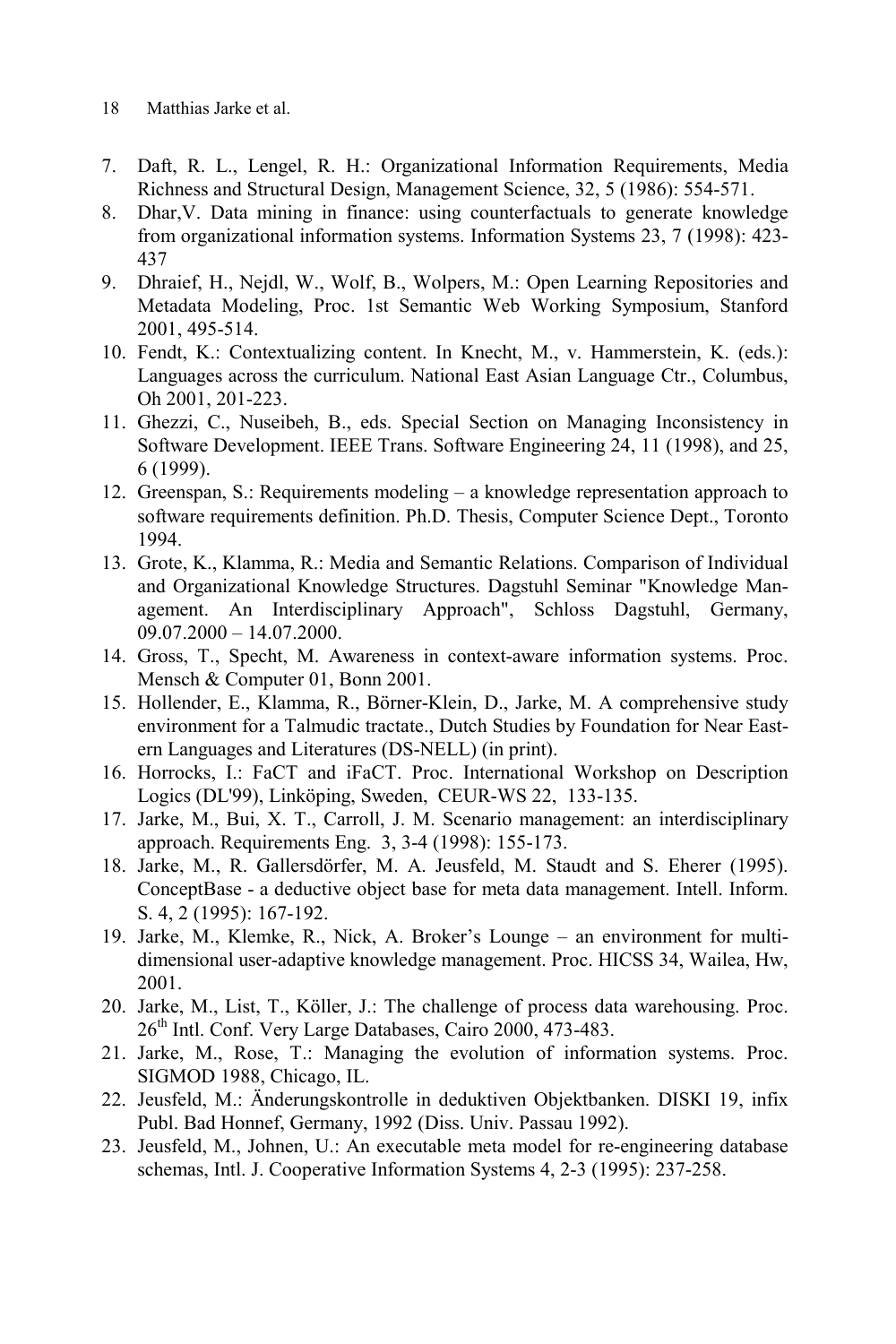- 24. Kelly, S., Lyytinen, K., Rossi, M.: MetaEdit+ a fully configurable multi-user and multi-tool CASE and CAME environment. Proc. CAiSE 96, Heraklion, Greece, 1996, 1-21.
- 25. Kethers, S.: Capturing, formalising, and analysing cooperation processes  $-$  a case study. Proc. ECIS 2002, Gdansk, Poland (to appear).
- 26. Klamma, R., Jarke, M. Driving the organizational learning cycle: the case of computer-aided failure management. Proc. 6th ECIS Conf. (Aix-en-Provence 1998), 378-392.
- 27. Klamma, R., Moog, P., Wulf, V.: How to start a company? The Virtual Entrepreneurship Lab (VEL) as a teaching aid and training instrument for potential startups (in German). Proc. G-Forum Jahreskonferenz, Lüneburg/Germany 2001.
- 28. Laudon, K.: From PCs to managerial workstations: organizational environment and management policy in the financial industry. In Jarke, M. (ed.): Managers, Micros, and Mainframes – Integrating Systems for End Users. John Wiley  $\&$  Sons 1986.
- 29. Mandl, H., Gerstenmaier, J. (ed.): Die Kluft zwischen Wissen und Handeln. Hogrefe 2000.
- 30. Marquardt, W.; von Wedel, L.; Bayer, B.: Perspectives on lifecycle process modeling. Proc. Foundations of Computer-Aided Process Design, AIChE Symposium Series 323, Vol. 96 (2000), 192-214.
- 31. deMichelis, G., Dubois, E., Jarke, M., Matthes, F., Mylopoulos, J., Papazoglou, M., Schmidt, J.W., Woo, C., Yu, E. A three-faceted view of information systems: the challenge of change. Comm. ACM 41, 12 (1998): 64-70.
- 32. Motschnig-Pitrik, R. An integrating view on the viewing abstraction  $-$  contexts and perspectives in software development. Journal of Systems Integration 5, 1 (1995): 23-60.
- 33. Mylopoulos, J. Information modeling in the time of the revolution. Information Systems 23, 3-4 (1998): 127-156.
- 34. Mylopoulos, J., Borgida, A., Jarke, M., Koubarakis, M.: Telos a language for managing knowledge about information systems. ACM Trans. Inform. Systems 8, 4 (1990): 327-362.
- 35. Nissen, H. W., Jarke, M. Repository support for multi-perspective requirements engineering. Information Systems 24, 2 (1999), 131-158.
- 36. Nonaka, I., Takeuchi, H. The Knowledge-Creating Company, Oxford Univ. Press, 1995.
- 37. Oberweis, A., Scherrer, G., Stucky, W.: INCOME/STAR methodology and tools for the development of distributed information systems. Inform. Systems 19, 8 (1994):643-660.
- 38. OíLeary, D. Knowledge management systems: converting and connecting. IEEE Intelligent Systems 1998(5):30-33.
- 39. Papazoglou, M. P., Schlageter, G. (eds.). Cooperative Information Systems: Trends and Directions. Academic Press, 1998.
- 40. Plattner, H.: Customer relationship management. In Scheer, A.-W., Nüttgens, M. (eds.): Electronic Business Engineering Proc. WI 99, Saarbrücken), Physica 1999, 1-12.